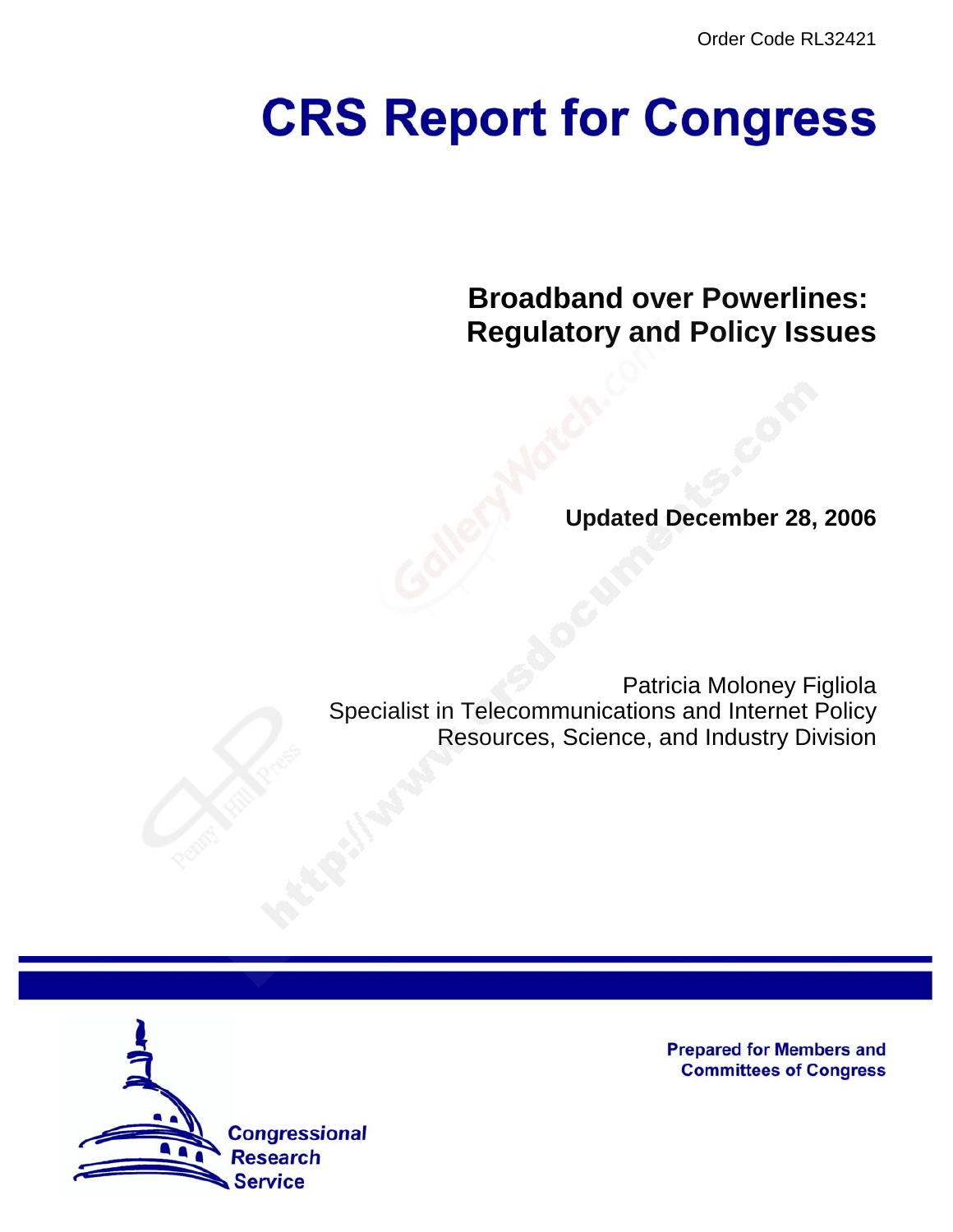# Broadband over Powerlines: Regulatory and Related Issues

#### **Summary**

Congress has expressed significant interest in increasing the availability of broadband services throughout the nation, both in expanding the geographic availability of such services, as well as expanding the service choices available to consumers. Broadband over Powerlines (BPL) has the potential to play a significant role in increasing the competitive landscape of the communications industry but also has the potential to extend the reach of broadband to a greater number of Americans. BPL, like any technology, has its advantages and disadvantages. Proponents state that (1) BPL is less expensive to deploy than the cable and telephone companies' broadband offerings, (2) it does not require upgrades to the actual electric grid, and (3) it is not limited by certain technical constraints of its competitors; critics have expressed ongoing concern that BPL could interfere with licensed radio spectrum such as amateur radio, government, and emergency response frequencies.

In October 2004, the Federal Communications Commission (FCC) adopted a Report and Order (R&O) (FCC 04-245) on BPL that, among other items, set forth rules imposing new technical requirements on BPL devices; established bands within which BPL must avoid operating entirely and "exclusion zones" within which BPL must avoid operating on certain frequencies; established a publicly available BPL notification database to resolve interference complaints; and improved measurement procedures for all equipment that use RF energy to communicate over power lines.

In August 2005, Representative Mike Ross introduced H.Res. 230, to express the sense that the FCC should reconsider and revise its rules governing BPL. The resolution was referred to the Committee on Energy and Commerce Subcommittee on Telecommunications and the Internet in May 2005. Additionally, in April 2006, Mr. Ross introduced an amendment (#25) in committee to the Communications Opportunity, Promotion, and Enhancement Act of 2006 (H.R. 5252) that would require the FCC to study and report on the interference potential of BPL systems within 90 days of the bill's enactment. The amendment passed on a voice vote. No further action has been taken on either proposal.

In August 2006, the FCC adopted a Memorandum Opinion and Order (MO&O) (FCC 06-113) acknowledging the significant benefits of BPL, reaffirming its commitment to address interference issues, and reemphasizing that the Part 15 rule changes were made to ensure that BPL operations do not become a source of interference to licensed radio services. On October 10, 2006, the American Radio Relay League (ARRL) notified the US Court of Appeals for the D.C. Circuit that it is appealing certain aspects of the FCC's October 2004 R&O and August 2006 MO&O.

In October 2006, the FCC declared BPL-enabled Internet access service to be an information service, which places BPL-enabled Internet access service on an equal regulatory footing with other broadband services, such as cable modem service and DSL Internet access service.

This report will be updated as events warrant.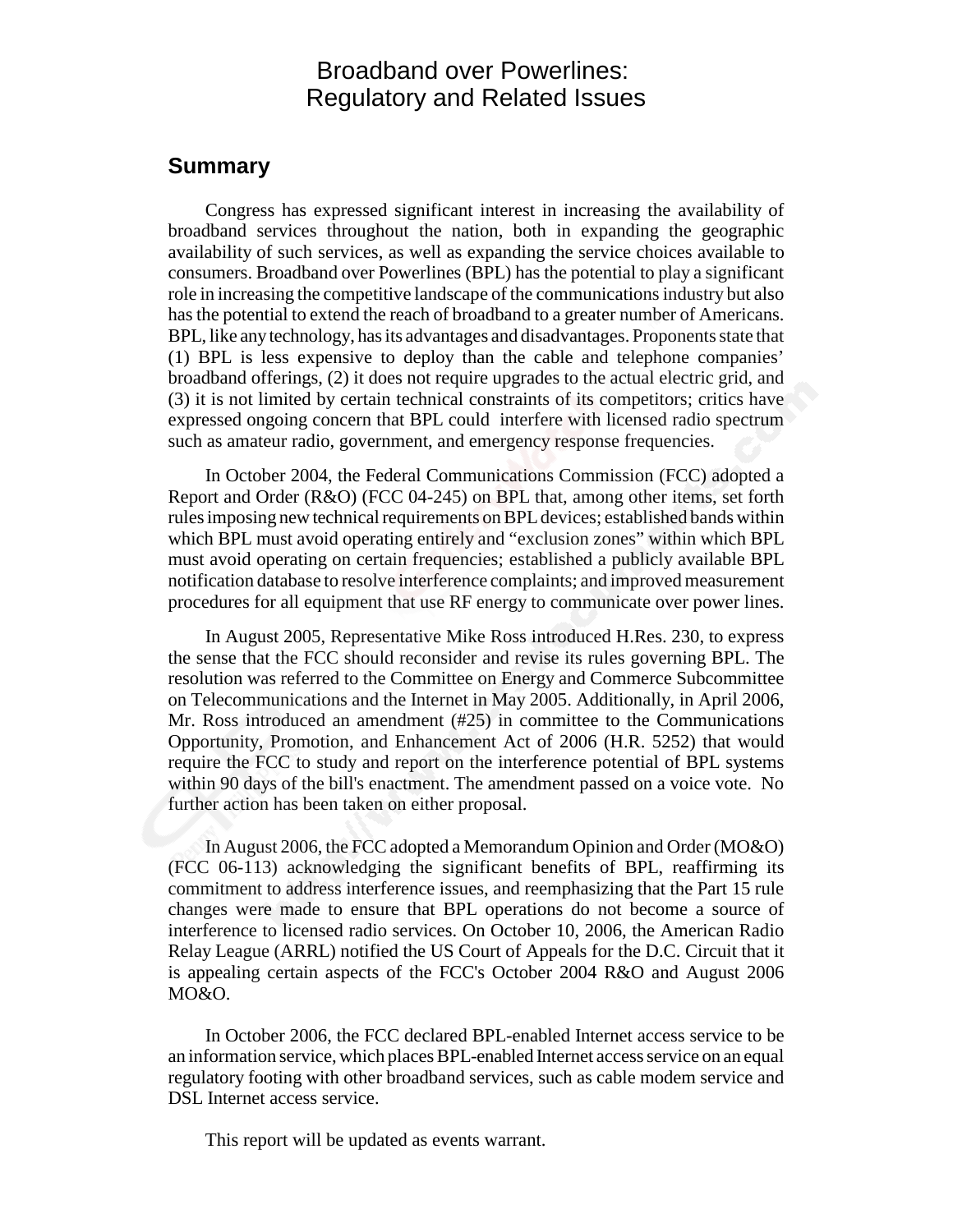# **Contents**

| Communications Assistance for Law Enforcement Act Proceeding  8         |
|-------------------------------------------------------------------------|
|                                                                         |
|                                                                         |
| National Telecommunications and Information Administration Activity  10 |
|                                                                         |
|                                                                         |
| Regulatory and Industry-Governance Issues  13                           |
|                                                                         |
| Interference with Other Licensed Services  14                           |
|                                                                         |
|                                                                         |
|                                                                         |
|                                                                         |
|                                                                         |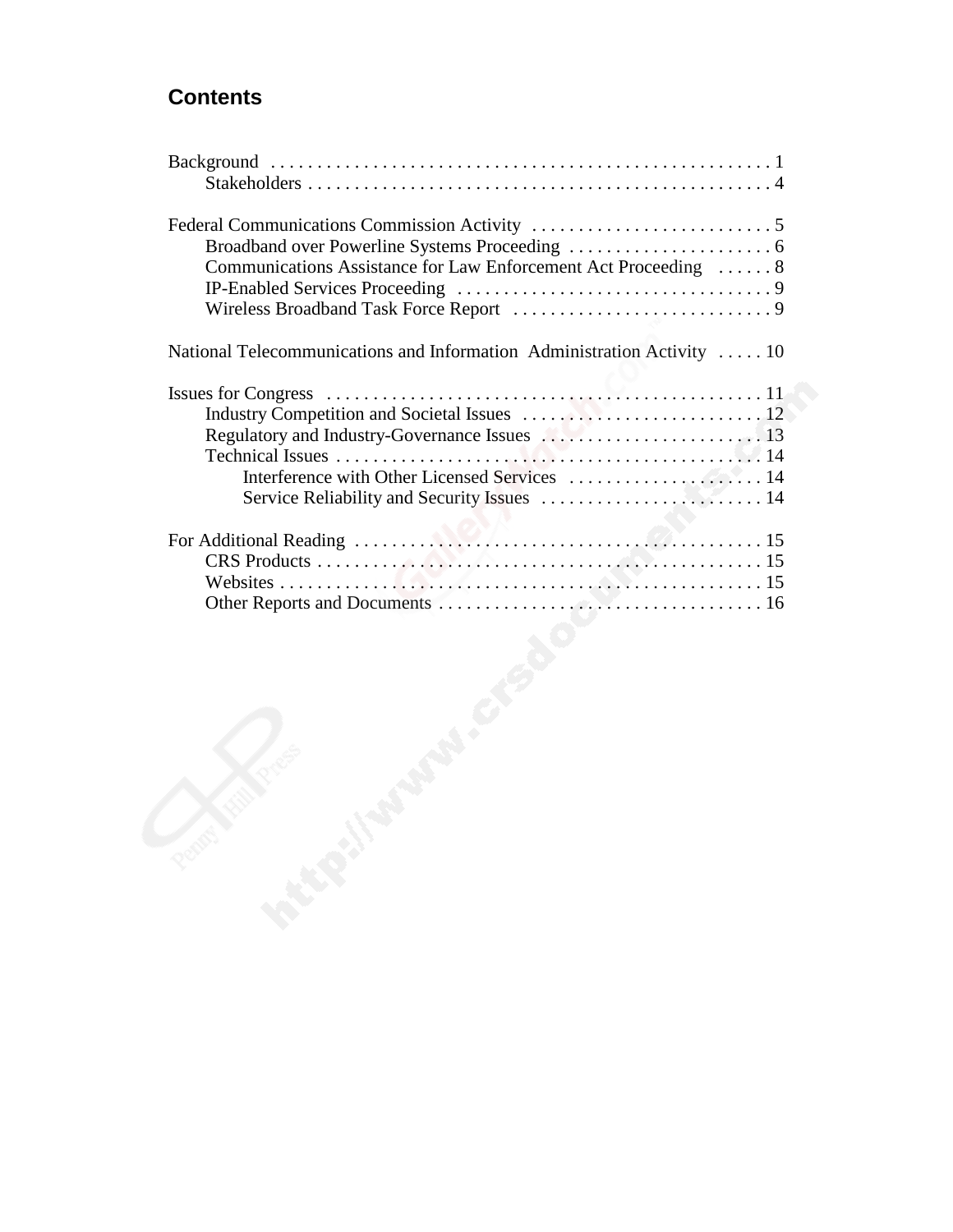# Broadband over Powerlines: Regulatory and Policy Issues

# **Background**

Congress has expressed significant, ongoing interest in increasing the availability of broadband<sup>1</sup> services throughout the nation, both in expanding the geographic availability of such services (e.g., into rural as well as more urban areas), as well as expanding the service choices available to consumers (e.g, promoting additional service options at reasonable prices).

The telephone, cable, and satellite industries, and more recently the electric utilities, all provide broadband services to consumers. Electric utilities have long had the ability to send communications over their powerlines through what is called powerline communications (PLC) technology, but that capability was used primarily to maintain the operability of the power grid — remote monitoring of the grid and other management functions. It was not offered as a commercial product because of technical limitations and regulatory limitations under the 1935 Public Utility Holding Company Act (PUHCA).<sup>2</sup> Specifically, regarding regulatory limitations, PUHCA prohibited electric utilities from entering the retail telecommunications market without all of their operations, including the telecommunications component, being regulated by the Securities and Exchange Commission under PUHCA. However, in 1996, driven by the elimination under the Telecommunications Act of the PUHCA

<sup>&</sup>lt;sup>1</sup> The FCC currently defines "broadband" as a service or facility with an upstream (customer-to-provider) and downstream (provider-to-customer) transmission speed of more than 200 kilobits per second (kbps); it uses the term "high-speed" to describe services and facilities with over 200 kbps capability in at least one direction. Broadband is also different from narrowband modem service in that it is "always on," meaning there is no need to dial up. See *Inquiry Concerning the Deployment of Advanced Telecommunications Capability to All Americans in a Reasonable and Timely Fashion and Possible Steps to Accelerate Such Deployment Pursuant to Section 706 of the Telecommunications Act of 1996* (CC Docket No. 98-146), Report, February 6, 2002. This document is available online at [http://hraunfoss.fcc.gov/edocs\_public/attachmatch/FCC-02-33A1.pdf]. For further information about broadband and broadband deployment, see CRS Report RL33542, *Broadband Internet Access: Background and Issues*, by Angele A. Gilroy and Lennard G. Kruger.

<sup>&</sup>lt;sup>2</sup> Public Utility Holding Company Act (PUHCA) of 1935, 49 Stat. 803, (1935), 15 U.S.C. Section 79, *et seq*. PUHCA also addresses issues such as cross-subsidization, the subsidization of competitive services with profits from regulated services, which could become an issue as BPL is deployed more widely. Cross-subsidization within the electric industry, however, is not an issue for the FCC and is beyond the scope of this report. For a detailed description of PUHCA, see CRS Report RL32728, *Electric Utility Regulatory Reform: Issues for the 109th Congress*, by Amy Abel.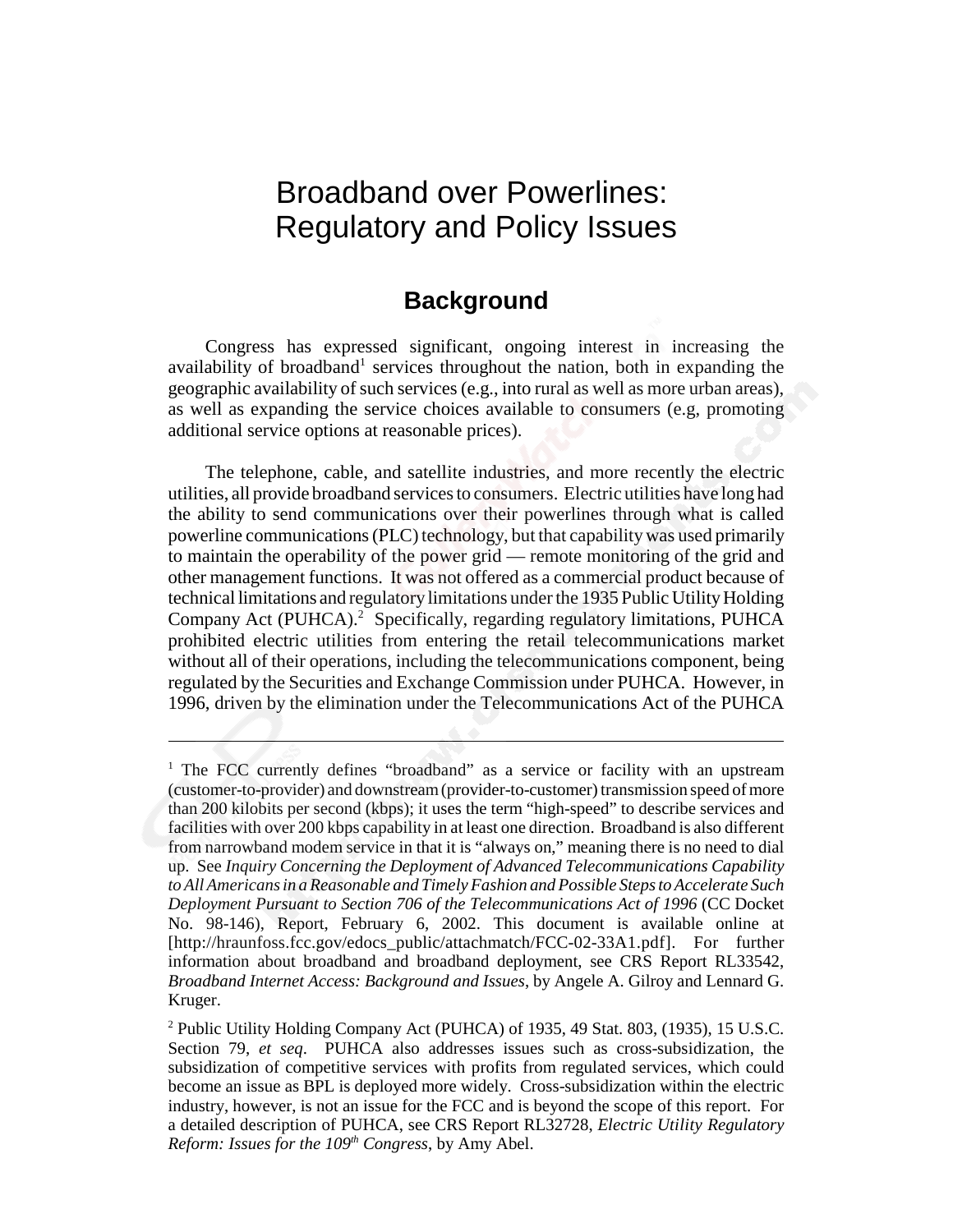limitations<sup>3</sup> and the increasing demand for broadband services, electric utilities began exploring ways to turn PLC into a commercially viable, consumer service — Broadband over Powerlines (BPL).<sup>4</sup>

Many electric companies are now in the process of upgrading their transmission and distribution systems to provide BPL.<sup>5</sup> This technology has the potential to play a significant role in increasing the competitive landscape of the electric utility and telecommunications industry, as well as making broadband available to more Americans than ever before. BPL, however, like any technology, has its advantages and disadvantages. For example, BPL, in general, is less expensive to deploy than the cable and telephone companies' broadband offerings because it does not require upgrades to the actual electric grid and is not limited by certain technical constraints of its competitors. Specifically, the telephone companies' broadband service, digital subscriber line (DSL), is limited to consumers within 18,000 feet of a central office unless expensive remote equipment is placed close to the customer. Cable companies, while not limited by the same distance restrictions as the telephone companies, still must upgrade their cable plant as well as the equipment at their

 $3$  In 1996, the FCC adopted regulations to implement new Section  $34(a)(1)$  of PUHCA. Under new Section 34, registered public utility holding companies may enter the telecommunications industry without prior Securities and Exchange Commission (SEC) approval by acquiring or maintaining an interest in an "exempt telecommunications company" (ETC). Also, exempt public utility holding companies, by owning or acquiring an interest in an ETC, may now acquire a "safe harbor" from potential SEC regulation under PUHCA Section 3(a). *In the Matter of Implementation of Section 34(a)(1) of the Public Utility Holding Company Act of 1935* (GC Docket No. 96-10), Report and Order as added by Section 103 of the Telecommunications Act of 1996, September 12, 1996. The Report and Order is available online at [http://www.fcc.gov/wcb/cpd/other\_adjud/ Archive/99etc.html].

<sup>&</sup>lt;sup>4</sup> Two types of BPL exist — "In-house" BPL and "Access" BPL. In-house BPL uses "the electrical outlets available within a building to transfer information between computers and between other home electronic devices, eliminating the need to install new wires between devices. Using this technology, consumers can readily implement home networks." Access BPL provides "high speed Internet and other broadband services to homes and businesses. In addition, electric utility companies can use Access BPL systems to monitor, and thereby more effectively manage, their electric power distribution operations." *Carrier Current Systems, including Broadband over Power Line Systems and Amendment of Part 15 Regarding New Requirements and Measurement Guidelines for Access Broadband over Power Line Systems*, Notice of Proposed Rulemaking, ET Dockets 03-104 and 04-37, FCC 04-29, February 23, 2004, para. 3. Available online at [http://hraunfoss.fcc.gov/ edocs\_public/attachmatch/FCC-04-29A1.pdf]. This report addresses only Access BPL and so uses the term "BPL" to mean "Access BPL."

<sup>5</sup> See *Potential Interference from Broadband over Powerline Systems to Federal Government Radio Communications at 1.7-80MHz, Phase 1 Study, Volume I*, Section 9. National Telecommunications and Information Administration Report 04-413 (NTIA Report), April 2004. This report is available online at [http://www.ntia.doc.gov/ntiahome/ fccfilings/2004/bpl/ FinalReport Adobe/NTIA\_BPL\_Report\_04-413\_Volume\_I.pdf]. This report contains an in-depth overview of the technologies and network topologies used to provide BPL with accompanying diagrams.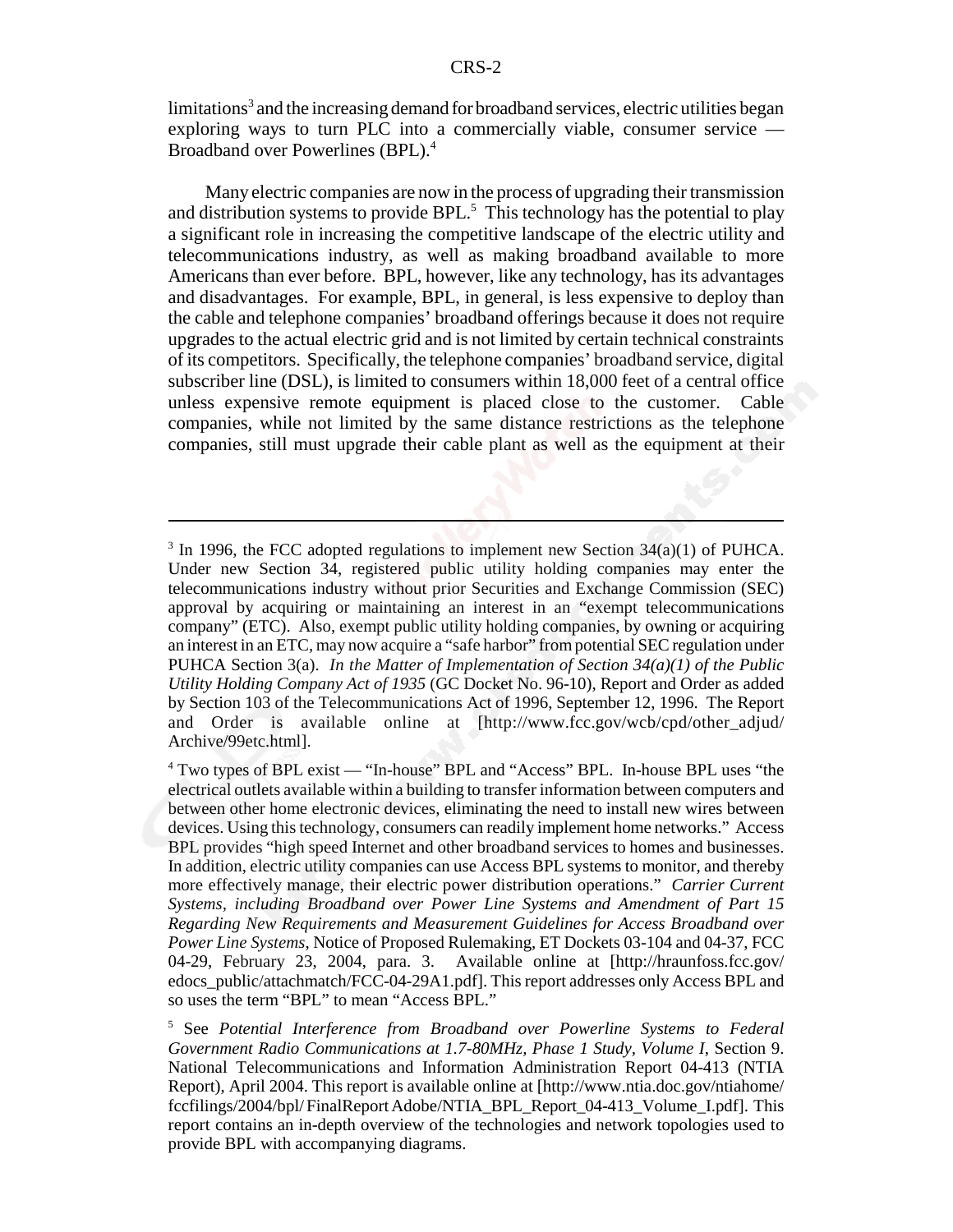"head end"<sup>6</sup> to provide cable modem service. Finally, Internet service delivered via satellite is still primarily a downstream-only service, with a dial-up connection required to send data to the Internet. However, critics of BPL have expressed concern that it will interfere with licensed radio spectrum such as amateur radio, government, and emergency response frequencies.

Companies both in the United States and abroad have pilot tested BPL and many are now deploying it commercially. For example, in 2004, Manassas, VA, began testing BPL service and became the first U.S. community with a commercial BPL offering.<sup>7</sup> The service is now being used by roughly 1,000 of the 12,500 households in the Manassas area. However, in Manassas as well as in other areas where BPL is being deployed, there have been some concerns and difficulties. For example, amateur radio operators have stated their concern that BPL will interfere with their radio signals.<sup>8</sup> Efforts are being made by industry and government to address these concerns while still continuing BPL deployment.

In addition to providing new choices for consumers and increased competition in the broadband market, BPL can provide other benefits, both to the electric utilities and to others. As tests and commercial deployments continue, the electric utilities can capitalize on their existing relationships with consumers and the ubiquity of their networks. Also, BPL can be sold either as a retail service under the electric utility's brand or as a wholesale service to third-party ISPs, offering smaller broadband providers another wire to the customer — and electric utilities have expressed interest in providing such open access on a wholesale basis.<sup>9</sup>

Concerns among electric utilities and investors about BPL deployment do remain, however. Although the pilot tests and limited commercial deployments hace thus far proven successful, the viability of large-scale commercial implementation remains unproven. Also, while name recognition will help the electric utilities as they roll out their service, there is also concern that they may have an unfair competitive advantage over smaller, less established providers. In this case, however, this may not be a significant concern because of the size of the established

<sup>&</sup>lt;sup>6</sup> The head end is "the cable television company's local facility that originates and communicates cable modem and cable TV services to its subscribers. The cable company's head-end includes the [equipment used to provide] high-speed Internet access to cable subscribers. ISP Glossary. Available online at [http://isp.webopedia.com/TERM/C/ cable\_headend.html].

 $<sup>7</sup>$  A thorough overview of the Manassas project is available from the American Public Power</sup> Association. Available online at [http://www.appanet.org/legislative/index.cfm? ItemNumber=9860].

<sup>&</sup>lt;sup>8</sup> The American Radio Relay League commissioned a report on BPL interference that was submitted to the FCC as part of ARRL's comments in the BPL proceeding. This report is critical of BPL deployment and its effects on amateur radio frequencies. *BPL Trial Systems Electromagnetic Emission Tests*, Metavox, Inc. March 20, 2004. Available online at [http://www.arrl.org/announce/regulatory/et04-37/ARRL\_04-37\_Comments\_Exhibit\_A.pdf]

<sup>9</sup> "Broadband Over Powerlines," Angel M. Cartagena, Jr., *Electric Perspectives*, March/April 2004. This article is available online at [http://www.eei.org/magazine/ editorial\_content/nonav\_stories/ 2004-03-01- Broadband.htm].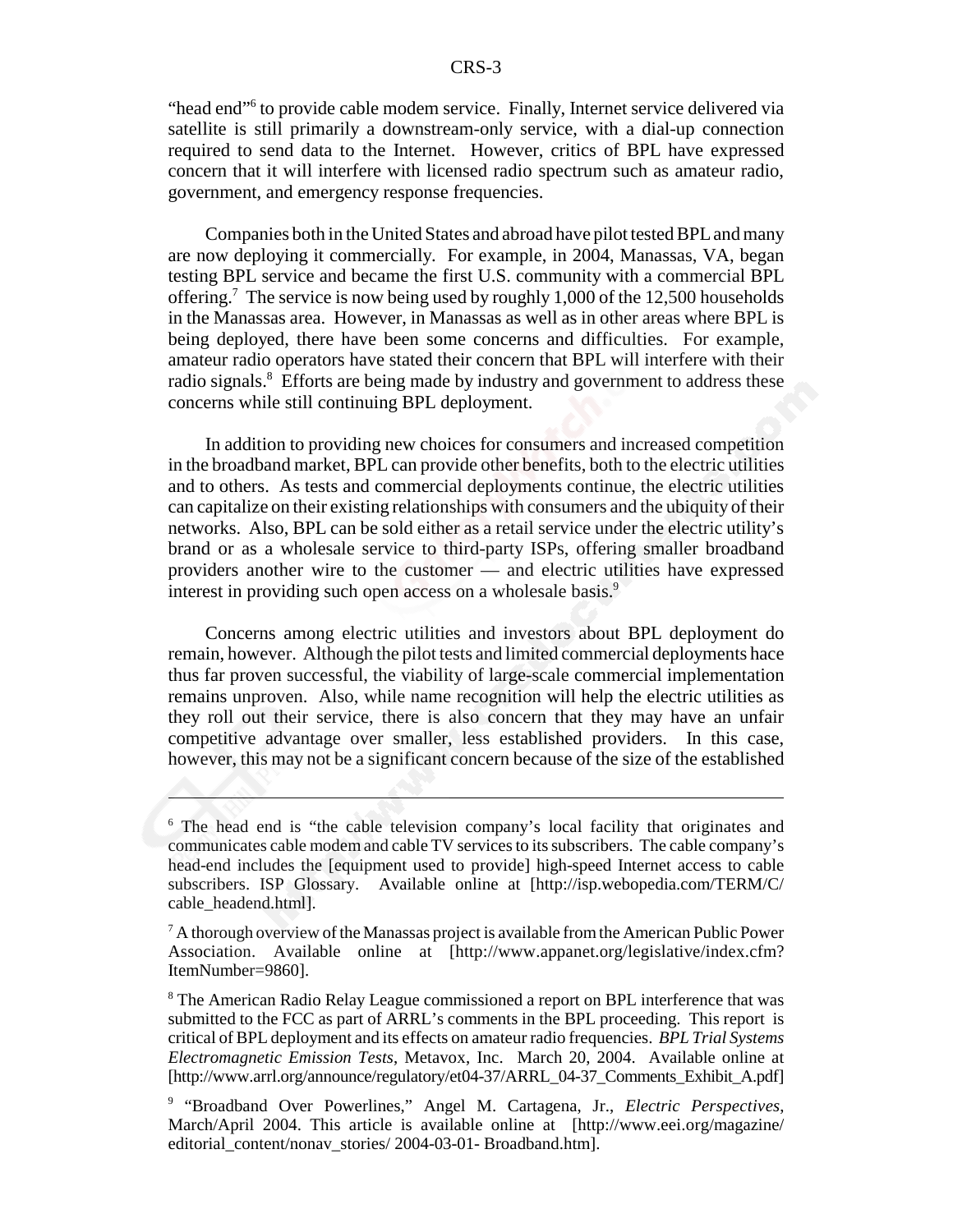broadband providers, the telephone and cable companies.<sup>10</sup> Finally, although BPL is likely to be deployed further out into rural areas than either cable or DSL, it remains to be seen if BPL is as economical to deploy in those areas as policymakers and rural consumers hope.

The FCC opened a rulemaking proceeding on the technical issues related to BPL deployment in February 2004 and adopted a Report and Order on the proceeding in October 2004 (see "Regulatory Activity — Federal Communications Commission," page 6). Congress may wish to monitor how the FCC implements the rules that will guide BPL development and deployment, as well as monitor more general issues surrounding BPL, such as industry and societal issues, regulatory and industry governance issues, and technical issues. These three categories of issues are discussed in detail at the end of this report (see "Issues for Congress").

#### **Stakeholders**

In addition to marketplace competitors and consumers, the key stakeholders in this issue are the BPL industry, amateur radio operators (represented primarily by the American Radio Relay League (ARRL)), and various government entities.

In favor of BPL deployment and the FCC's rules is the BPL industry: the electric power companies, Internet service providers (ISP), BPL equipment manufacturers, BPL system solutions companies (such as Main.net), and the trade associations representing those companies. Trade associations involved include the Edison Electric Institute, the Powerline Communications Association (PLCA), the PLC Forum, United Power Line Council (UPLC), and the United Telecom Council  $(UTC)^{11}$ . These groups have a financial stake in bringing BPL successfully to market and are eager to enter the broadband business.

Amateur radio users have expressed opposition to BPL deployment because of concerns over its potential negative impact — specifically, interference — on amateur radio frequencies by BPL emissions. Although some of its concerns had been addressed in the BPL Report and Order, the ARRL remained concerned about the impact of widespread deployment of these systems.<sup>12</sup>

<sup>11</sup> Website addresses for these groups are listed at the end of this report.

<sup>&</sup>lt;sup>10</sup> "The first wave of BPL roll-outs doesn't pose much of a threat to the Comcasts and Verizons of the industry, which boast millions of customers and have been selling highspeed access since the late '90s. Some 22 million U.S. households already subscribe to a broadband service, according to Forrester Research analyst Jed Kolko, making it one of the biggest hits of the digital age." Maryanne Murray Buechner, "Power Play: Electric grids May Become the Next Providers of Broadband Internet Access," *Time*, May 3, 2004. Available online at [http://www.time.com/time/insidebiz/article/ 0,9171,1101040503-629395,00.html].

<sup>&</sup>lt;sup>12</sup> Amateur Radio Relay League, "FCC Acknowledges Interference Potential of BPL as it Okays Rules to Deploy It." October 14, 2004. Available online at [http://www.arrl.org/ news/stories/2004/10/14/1/?nc=1].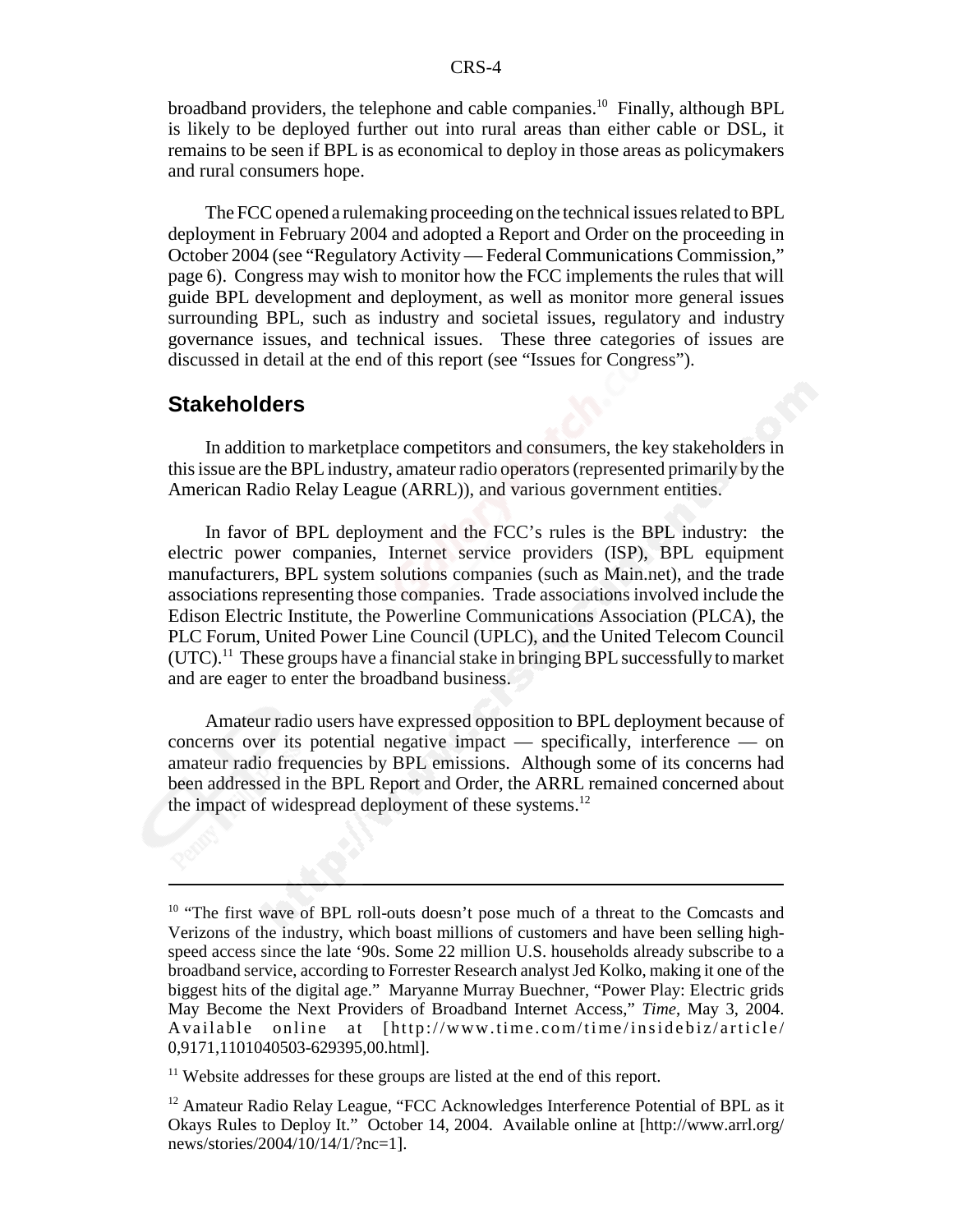In addition to the abovementioned groups, several government entities have an interest in how BPL is deployed. Specifically, local and regional emergency responders, the Department of Defense, the Federal Emergency Management Agency (now part of the Department of Homeland Security), and the National Telecommunications and Information Administration (NTIA) within the Department of Commerce have expressed both concern and support for BPL. Although these groups express concerns similar to those of ARRL — namely that BPL could potentially interfere with emergency communications and steps need to be taken to ensure noninterference — they also express support for BPL because they believe it will contribute to a more secure and better-managed electric transmission and distribution network.<sup>13</sup> The NTIA expresses support for BPL because of its potential to further close the "digital divide,"14 one of its major goals. Further, because of the services that can be offered over BPL (e.g., voice over Internet Protocol [VoIP]), the law enforcement community is also concerned about the regulatory treatment of BPL — specifically, whether BPL services should be subject to federal wiretap requirements set forth in the Communications Assistance for Law Enforcement Act (CALEA).

The FCC has the largest role in how BPL will be deployed. It not only is the regulatory agency that developed the rules governing BPL, it also has a statutory obligation under Section 706 of the Telecommunications Act of 1996 to "encourage the deployment on a reasonable and timely basis of advanced telecommunications capability to all Americans."15 The FCC, therefore, will maintain a significant influence on how the market for BPL service develops.

# **Federal Communications Commission Activity**

The FCC has been investigating BPL since 2003 and adopted rules regulating BPL systems in October 2004; it is also addressing BPL-related issues in its CALEA and IP-Enabled Services Proceedings.

<sup>13</sup> See *supra* note 5.

 $14$  The "digital divide" refers to the "gap between those who can effectively use new information and communication tools, such as the Internet, and those who cannot." While a consensus does not exist on the extent of the divide (and whether the divide is growing or narrowing), there is general agreement that some degree of divide exists. The Digital Divide Network, *Digital Divide Basics*. Available online at [http://www.digitaldivide.net/articles/ view.php?ArticleID=208].

<sup>&</sup>lt;sup>15</sup> See Section 706 of the Telecommunications Act of 1996, P.L. 104-104, 110 Stat. 56 (1996).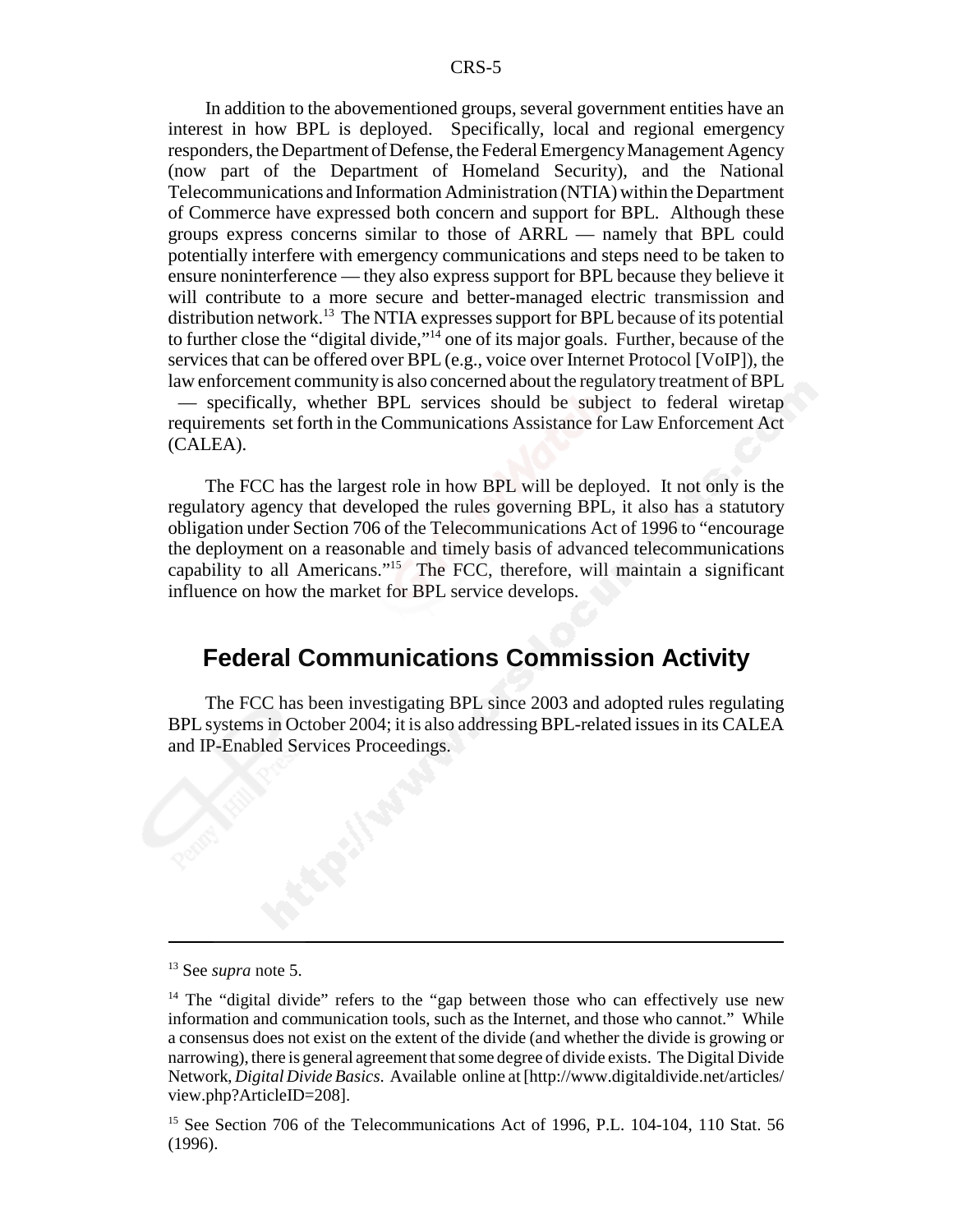#### **Broadband over Powerline Systems Proceeding**

In April 2003, the FCC issued a Notice of Inquiry (NOI),<sup>16</sup> *Inquiry Regarding Carrier Current Systems, including Broadband over Powerline Systems*, 17 to gather comments concerning whether it should amend its Part 15 Rules<sup>18</sup> "to facilitate the deployment of Access BPL while ensuring that licensed services continue to be protected."19 The FCC received over five thousand initial and reply comments in response to its NOI during July and August 2003. These comments were discussed at length in the FCC's February 2004 Notice of Proposed Rulemaking (NPRM).<sup>20</sup> The FCC adopted its Report and Order (R&O or "Order") in this proceeding in October  $2004$ <sup>21</sup> Specifically, the Order

- set forth rules imposing new technical requirements on BPL devices, such as the capability to avoid using any specific frequency and to remotely adjust or shut down any unit;
- established "excluded frequency bands" within which BPL must avoid operating entirely to protect aeronautical and aircraft receivers communications; and establishes "exclusion zones" in locations close to sensitive operations, such as coast guard or radio astronomy stations, within which BPL must avoid operating on certain frequencies;

 $19$  NOI, para. 2.

 $16$  A Notice of Inquiry "is the earliest step in the FCC's process and typically asks questions in an effort to gather enough information to make informed proposals on a given topic." A Notice of Proposed Rulemaking is "a request for comment on specific proposals made by the Commission. After the FCC reviews the comments filed in response to an NPRM, it can issue a Report and Order adopting new rules." FCC Fact Sheet, available online at [http://www.fcc.gov/Bureaus/ Common\_Carrier/Factsheets/ispfact.html].

<sup>17</sup> Federal Communications Commission, *Inquiry Regarding Carrier Current Systems, including Broadband over Powerline Systems*, Notice of Inquiry, ET Docket 03-104, FCC 03-100. This document is available online at [http://hraunfoss.fcc.gov/edocs\_public/ attachmatch/FCC-03-100A1.pdf].

<sup>&</sup>lt;sup>18</sup> 47 C.F.R. Section 15. The FCC's Part 15 Rules are discussed on page 9 of this report.

<sup>20</sup> Federal Communications Commission, *In the Matter of Amendment of Part 15 Regarding New Requirements and Measurement Guidelines for Access Broadband over Power Line Systems and Carrier Current Systems, including Broadband over Power Line Systems*, ET Dockets 04-37 and 03-104, Report and Order, FCC 04-29, adopted February 12, 2004, released February 23, 2004. Available online at [http://hraunfoss.fcc.gov/ edocs\_public/attachmatch/FCC-04-29A1.pdf].

<sup>21</sup> Federal Communications Commission, *In the Matter of Amendment of Part 15 Regarding New Requirements and Measurement Guidelines for Access Broadband over Power Line Systems and Carrier Current Systems, including Broadband over Power Line Systems*, ET Dockets 04-37 and 03-104, Report and Order, FCC 04-245, adopted October 14, 2004, released October 28, 2004. This document is available online at [http://hraunfoss.fcc.gov/ edocs\_public/attachmatch/FCC-04-245A1.pdf].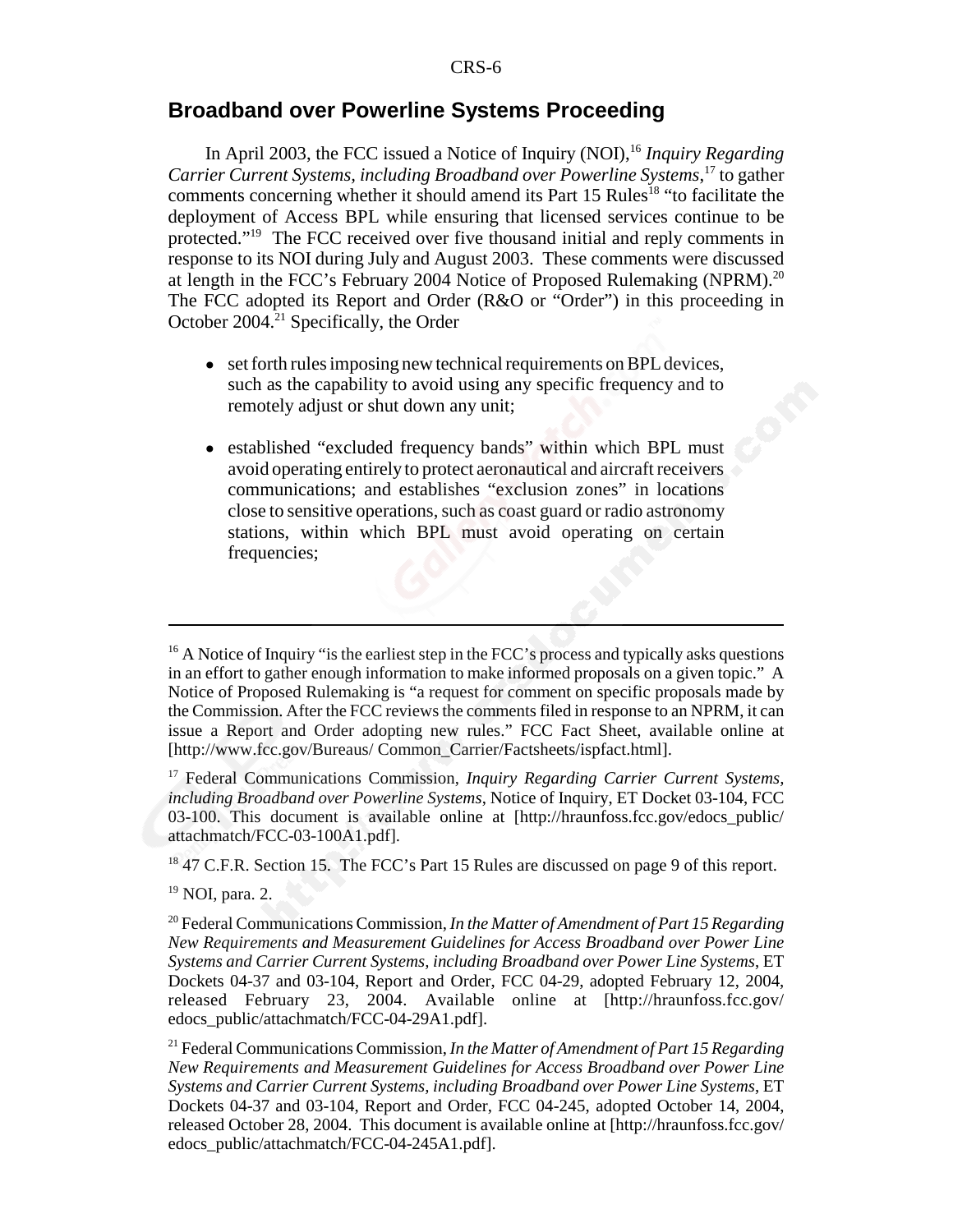- established consultation requirements with public safety agencies, federal government sensitive stations, and aeronautical stations;
- ! established a publicly available BPL notification database to facilitate an organized approach to identification and resolution of harmful interference  $^{22}$ ;
- ! changed the equipment authorization for BPL systems from verification to certification:<sup>23</sup> and
- improved measurement procedures for all equipment that use RF energy to communicate over power lines.

After the Order was released, the amateur radio community and the BPL industry filed a total of 17 petitions for reconsideration. The FCC released a Public Notice on February 28, 2005, announcing the petitions. Oppositions to petitions were due on March 23, 2005, and replies to the oppositions were due April 4, 2005. On August 3, 2006, the FCC adopted a Memorandum Opinion and Order (MO&O) in this matter.<sup>24</sup> Specifically, the MO&O

- affirmed its rules regarding emission limits for BPL, including its determination that the reduction of emissions to 20 dB below the normal Part 15 emissions limits will constitute adequate interference protection for mobile operations;
- denied the request by the amateur radio community to prohibit BPL operations pending further study and to exclude BPL from frequencies used for amateur radio operations;
- denied the request by the television industry to exclude BPL from frequencies above 50 MHz;
- ! affirmed the July 7, 2006 deadline for requiring certification for any equipment manufactured, imported or installed on BPL systems, with the proviso that uncertified equipment already in inventory can

 $^{22}$  The database is in operation. FCC Office of Engineering and Technology, Public Notice, ET Docket No. 04-37, announced that the United Telecom Council would serve as the Access BPL database manager. Access BPL systems were required to comply with the requirements of Section 15.615 by November 19, 2005. The Public Notice is available online at [http://hraunfoss.fcc.gov/edocs\_public/attachmatch/DA-05-2701A1.pdf].

<sup>&</sup>lt;sup>23</sup> Verification is a self-approval process; certification involves an approved third party. See [http://ftp.fcc.gov/oet/ea/procedures.html] for specific information.

<sup>24</sup> Federal Communications Commission, *In the Matter of Amendment of Part 15 Regarding New Requirements and Measurement Guidelines for Access Broadband over Power Line Systems and Carrier Current Systems, including Broadband over Power Line Systems*, ET Dockets 04-37 and 03-104, Report and Order, FCC 06-113, adopted August 6, 2004, released August 7, 2006. Available online at [http://hraunfoss.fcc.gov/edocs\_public/ attachmatch/FCC-06-113A1.pdf].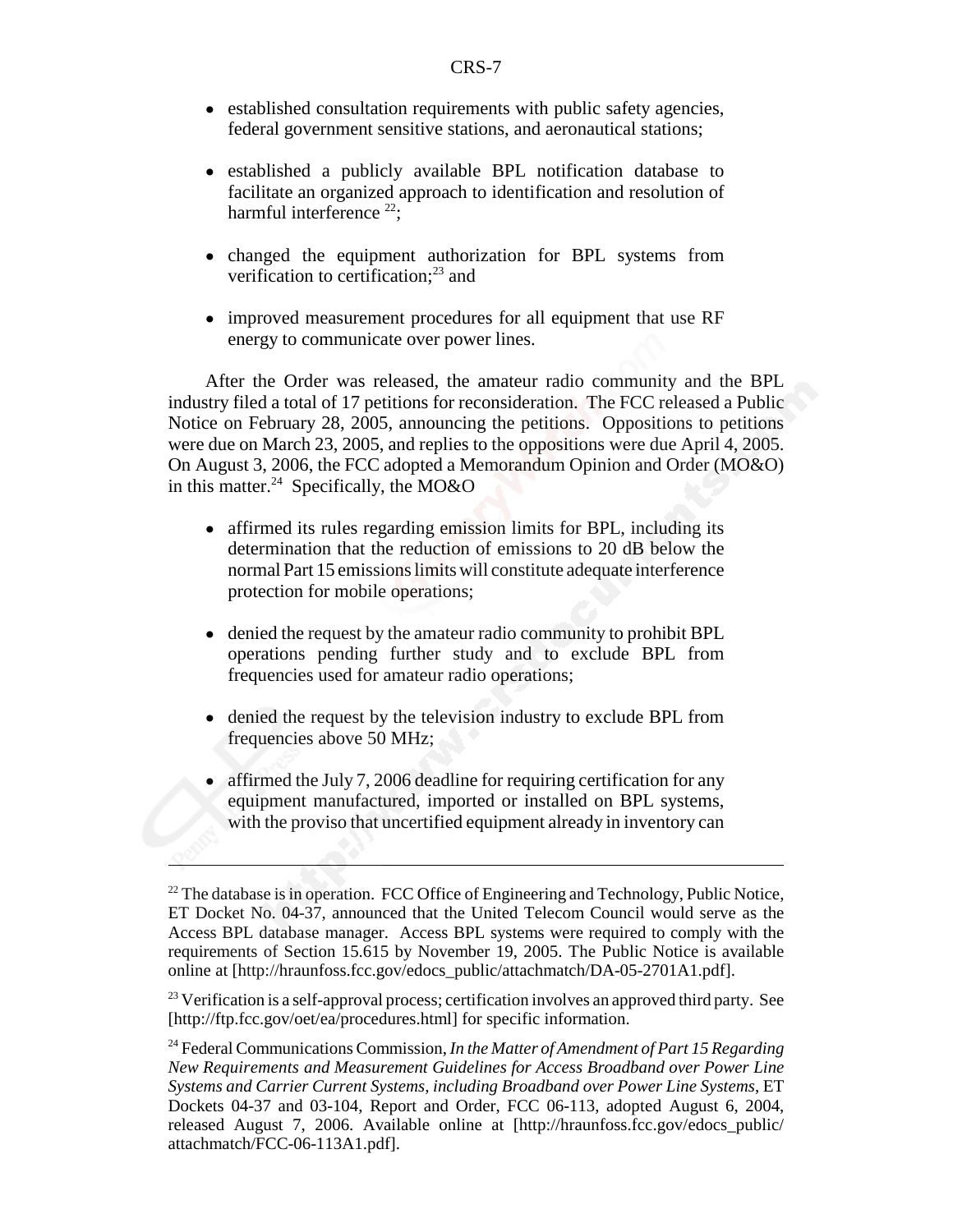be used for replacing defective units or to supplement equipment on existing systems for one year within areas already in operation;

- ! affirmed the requirement that information regarding BPL deployment must be provided in a public database at least 30 days prior to the deployment of that equipment;
- adopted changes regarding protection of radio astronomy stations by requiring a new exclusion zone and amending consultation requirements for these stations;
- ! adopted changes to provide for continuing protection for aeronautical stations that are relocated
- denied the request by the aeronautical industry to exclude BPL operating on low-voltage lines from frequencies reserved for certain aeronautical operations; and
- ! denied the request by the gas and petroleum industry to be considered as public safety entities.

On October 10, 2006, the ARRL notified the U.S. Court of Appeals for the D.C. Circuit that it is appealing certain aspects of both the FCC's October 2004 R&O and August 2006 MO&O.

Concurrent to this other activity, in December 2005, the UPLC filed a petition for declaratory ruling requesting that the FCC find that BPL-enabled Internet access service is an information service, rather than a telecommunications service. In response, in October 2006, the FCC issued an MO&O affirming the UPLC's petition, which placed BPL-enabled Internet access service on an equal regulatory footing with other broadband services, such as cable modem service and DSL Internet access service.<sup>25</sup>

### **Communications Assistance for Law Enforcement Act Proceeding**

On August 5, 2005, the FCC ruled that providers of certain broadband and interconnected VoIP services must accommodate law enforcement wiretaps.<sup>26</sup> Such a definition includes the type of service that would be provided via BPL. The FCC found that these services can be considered replacements for conventional

<sup>25</sup> Federal Communications Commission, *In the Matter of United Power Line Council's Petition for Declaratory Ruling Regarding the Classification of Broadband over Power Line Internet Access Service as an Information Service*, WC Docket 06-10, Memorandum Opinion and Order, FCC 06-165, adopted November 3, 2006, released November 7, 2006. Available online at [http://hraunfoss.fcc.gov/edocs\_public/attachmatch/FCC-06-165A1.pdf].

<sup>&</sup>lt;sup>26</sup> The R&O is available online at [http://hraunfoss.fcc.gov/edocs\_public/ attachmatch/FCC-05-153A1.pdf. Although the FCC adopted this rule on August  $\overline{5}$ , 2005, the Report and Order was not officially released until September 23, 2005.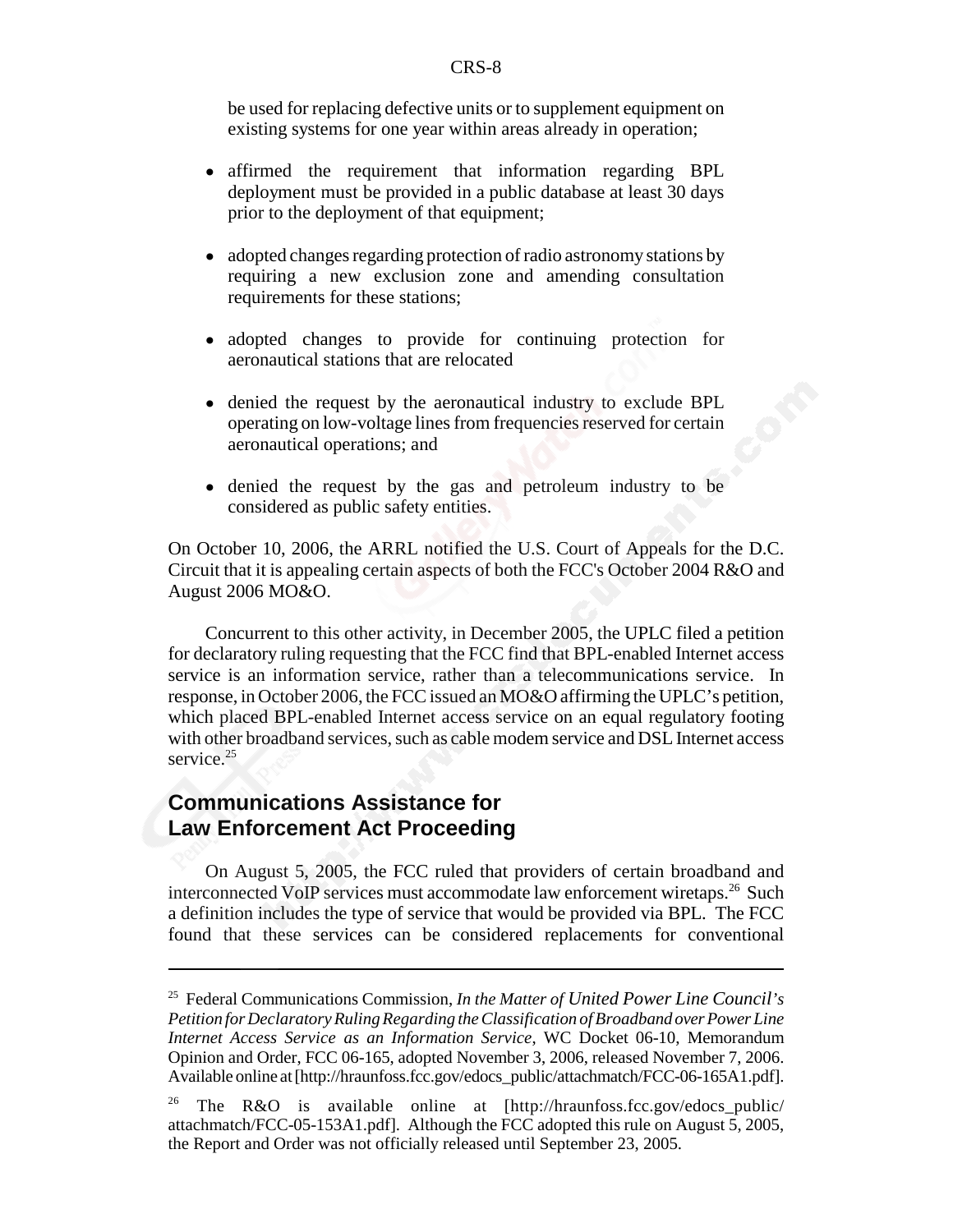telecommunications services currently subject to wiretap rules, including circuitswitched voice service and dial-up Internet access. As such, the new services are covered by CALEA, which requires the FCC to preserve the ability of law enforcement to conduct wiretaps as technology evolves. The rules are limited to facilities-based broadband Internet access service providers and VoIP providers that offer services permitting users to receive calls from, and place calls to, the public switched telephone network.<sup>27</sup>

# **IP-Enabled Services Proceeding**

On March 10, 2004, the FCC released an NPRM, *In the Matter of IP-Enabled Services*. 28 This rulemaking, still under consideration at the FCC, will likely affect BPL in that it will determine how the services that will be offered via BPL will be regulated. Comments and replies to the NPRM were due May 28 and June 28, 2004, respectively. On June 3, 2005, the FCC released an order on Enhanced 911 services over IP-enabled services.<sup>29</sup> In this order, the Commission adopted rules requiring providers of interconnected voice over Internet Protocol (VoIP) service to supply enhanced 911 (E911) capabilities to their customers. The characteristics of interconnected VoIP services have posed challenges for 911/E911, and threaten to compromise public safety. Thus, the FCC required providers of interconnected VoIP service to provide E911 services to all of their customers as a standard feature of the service, rather than as an optional enhancement. The Commission further required them to provide E911 from wherever the customer is using the service, whether at home or away from home. The FCC had no findings regarding whether a VoIP service that is interconnected with the public switched telephone network should be classified as a telecommunications service or an information service.

#### **Wireless Broadband Task Force Report**

On March 8, 2005, the FCC's Wireless Broadband Access Task Force released its report to the Commission containing its findings and recommendations.<sup>30</sup> The report highlights how some BPL providers are using Wi-Fi (i.e., wireless networking) to complement their service offerings, either employing Wi-Fi access points within the BPL network to transmit information from one power line to another or to use wireless networking technologies to reach from utility poles to individual homes.

<sup>27</sup> For additional information about the CALEA proceeding, see *Digital Surveillance: The Communications Assistance for Law Enforcement Act*, by Patricia Moloney Figliola.

<sup>28</sup> *In the Matter of IP-Enabled Services, Notice of Proposed Rulemaking*, FCC 04-28, WC Docket 04-36, adopted February 12, 2004, released March 10, 2004. Available online at [http://hraunfoss.fcc.gov/edocs\_public/attachmatch/FCC-04-28A1.pdf].

<sup>29</sup> *In the Matter of IP-Enabled Services and E911 Requirements for IP-Enabled Service Providers, First Report and Order and Notice of Proposed Rulemaking*, WC Dockets 04-36 and 05-196, FCC 05-116, adopted May 19, 2005, released June 3, 2005. Available online at [http://www.askcalea.net/archives/docs/20050603\_fcc-05-116.pdf].

<sup>&</sup>lt;sup>30</sup> See GN Docket 04-163. The report was written by FCC staff and was not voted on or approved by the Commission. Therefore, neither the report nor any of its recommendations necessarily reflect the views of the FCC. Available online at [http://www.fcc.gov/wbatf].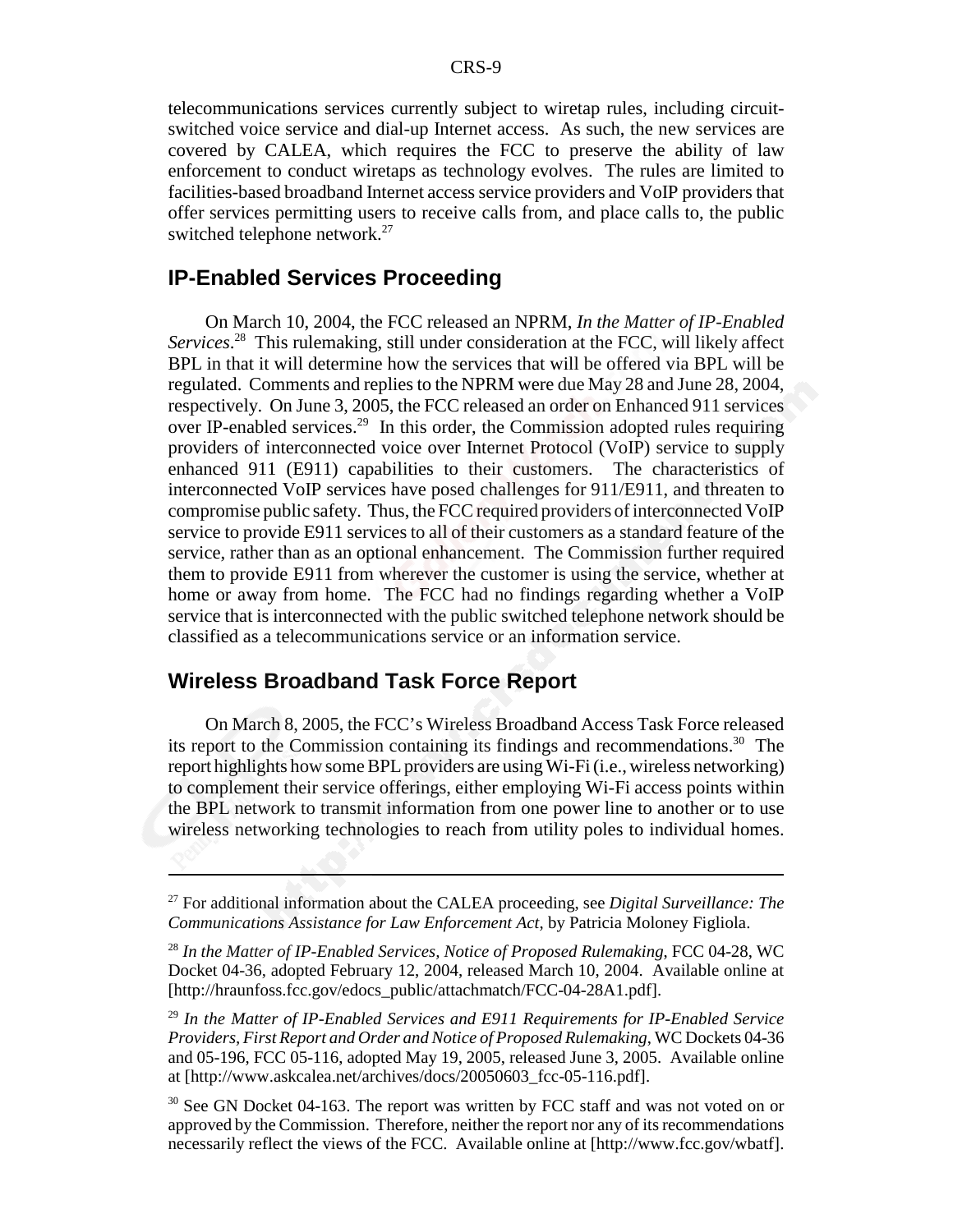Comments to the report were due April 22, 2005, and replies were due May 23, 2005. No further action has been taken at this time.

# **National Telecommunications and Information Administration Activity**

In April 2004, the NTIA released Phase 1 of a study on the potential for BPL to interfere with radio frequencies used by Government users for homeland security, defense, and emergency response.<sup>31</sup> In that report, initiated by NTIA in response to the FCC's NOI, the NTIA described federal government usage of the 1.7-80 MHz spectrum, identified associated interference concerns, and outlined the studies it planned to conduct to address those concerns. The report (1) contains findings on interference risks to radio reception in the immediate vicinity of overhead power lines used by BPL systems (Access BPL only); (2) suggests means for reducing these risks, and (3) identifies techniques for mitigating interference should it occur.<sup>32</sup>

One of the most important findings of the report was that existing Part 15 compliance measurement procedures for BPL tended to significantly underestimate  $BPL$  peak field strength.<sup>33</sup> Such underestimation increases the risk of interference. According the report, as currently applied to BPL systems, Part 15 measurement guidelines do not address the unique characteristics of BPL emissions. Overall, the report concludes that BPL could interfere with licensed radio spectrum, even though under the current Part 15 testing parameters, emission levels would be within the limits. Therefore, it was recommended that the compliance measurement procedures be refined.

The NTIA stated, however, that refining the compliance measurement procedures should not impede deployment of BPL because the technology can reportedly be deployed within a more narrow range of frequencies that will not cause

<sup>31</sup> See *supra* note 6. Phase 2 of NTIA's study will evaluate the effectiveness of its Phase 1 recommendations and address potential interference via ionospheric propagation of BPL emissions from mature large-scale deployments of BPL networks. The ARRL requested that the FCC extend the NPRM comment deadline until June 13, 2004 (the deadline is currently June 1, 2004) to accommodate the delayed release of this report. The ARRL stated it would like to have 60 days to review the NTIA study prior to submitting comments. The FCC denied the request. See *Carrier Current Systems, including Broadband over Power Line Systems* (ET Docket 03-104) *and Amendment of Part 15 Regarding New Requirements and Measurement Guidelines for Access Broadband over Power Line Systems*, ET Docket 04-37, Order Denying Extension of Time, DA 04- 1175, April 30, 2004. Phase II of the report is expected sometime late 2005 or early 2006.

 $32$  NTIA Report, pp. 5-7.

<sup>&</sup>lt;sup>33</sup> The FCC's Part 15 Rules govern the operation of unlicenced radiofrequency devices, for example, cordless phones, computers, wireless baby monitors, and garage door openers. As a general condition of operation, Part 15 devices may not cause harmful interference to authorized radio services and must accept any interference that they receive. The Part 15 rules have allowed the development of new unlicenced devices while protecting authorized users of the radio spectrum from harmful interference. 47 C.F.R. Section 15.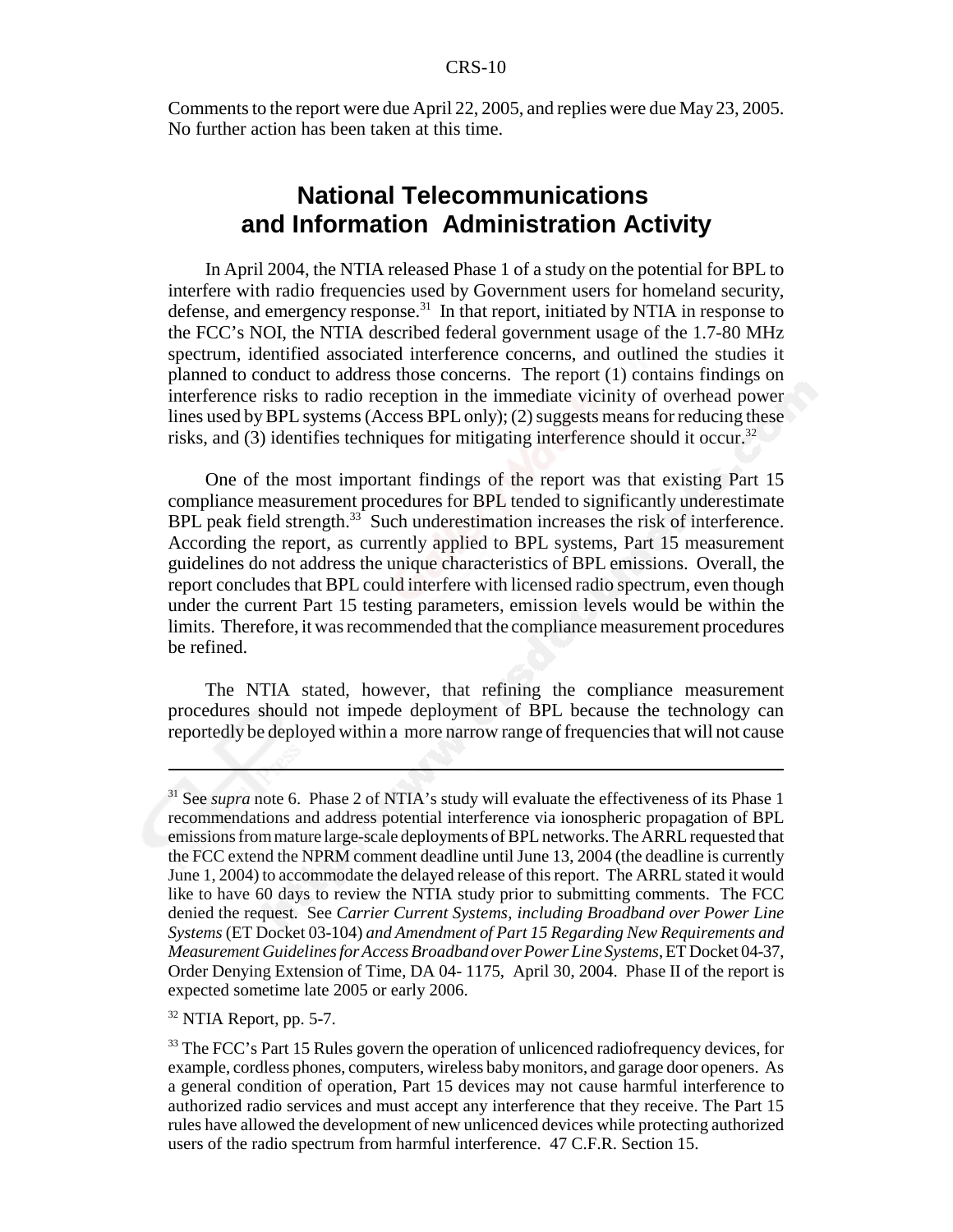#### CRS-11

interference.<sup>34</sup> For these reasons, the NTIA did not recommend that the FCC relax Part 15 field strength limits for BPL systems. Instead, NTIA recommended new measurement provisions derived from existing guidelines, including using measurement antenna heights near the height of power lines; measuring at a uniform distance of 10 meters from the BPL device and power lines; and measuring using a calibrated rod antenna or a loop antenna in connection with appropriate factors relating magnetic and electric field strength levels at frequencies below 30 MHz.<sup>35</sup>

Overall, NTIA supported the continued development and deployment of BPL and suggested several means by which BPL interference could be prevented or eliminated. For example, mandatory registration of certain aspects of BPL systems would give radio operators the information needed to advise BPL operators of any anticipated interference problems or suspected actual interference. NTIA also recommended that BPL developers consider, for example, routinely using the minimum output power needed from each BPL device; avoiding locally used radio frequencies; using filters and terminations to extinguish BPL signals on power lines where they are not needed; and carefully selecting BPL signal frequencies to decrease radiation.36

# **Issues for Congress**

Issues potentially of interest to Congress may be divided into three categories.

- Industry and societal issues, such as the impact of BPL on competition in broadband services, and the potential for BPL to reach previously unserved and underserved populations.
- Larger regulatory and industry governance issues, such as how the regulatory classification of BPL might affect other FCC regulations and proceedings (e.g., the appropriate regulatory classification of IPbased services) and electric utility regulations (e.g., reliability mandates, Federal Energy Regulatory Commission (FERC) regulations, and Public Utility Holding Company Act (PUHCA) exemptions).<sup>37</sup>
- ! Technical issues, such as how BPL should be implemented to minimize interference with other services (e.g., amateur radio frequencies) and what effect BPL technology may have on reliability and security of the transmission and distribution systems and

<sup>&</sup>lt;sup>34</sup> NTIA Report, pp. 5-7.

<sup>&</sup>lt;sup>35</sup> Ibid.

 $36$  Ibid.

 $37$  Although electric utility entry into telecommunications is addressed in the 1996 Act, issues dealing primarily with electric utility regulation are beyond the scope of this report. For more information on those issues, see CRS Report RL32728, *Electric Utility Regulatory Reform: Issues for the 109th Congress*, by Amy Abel.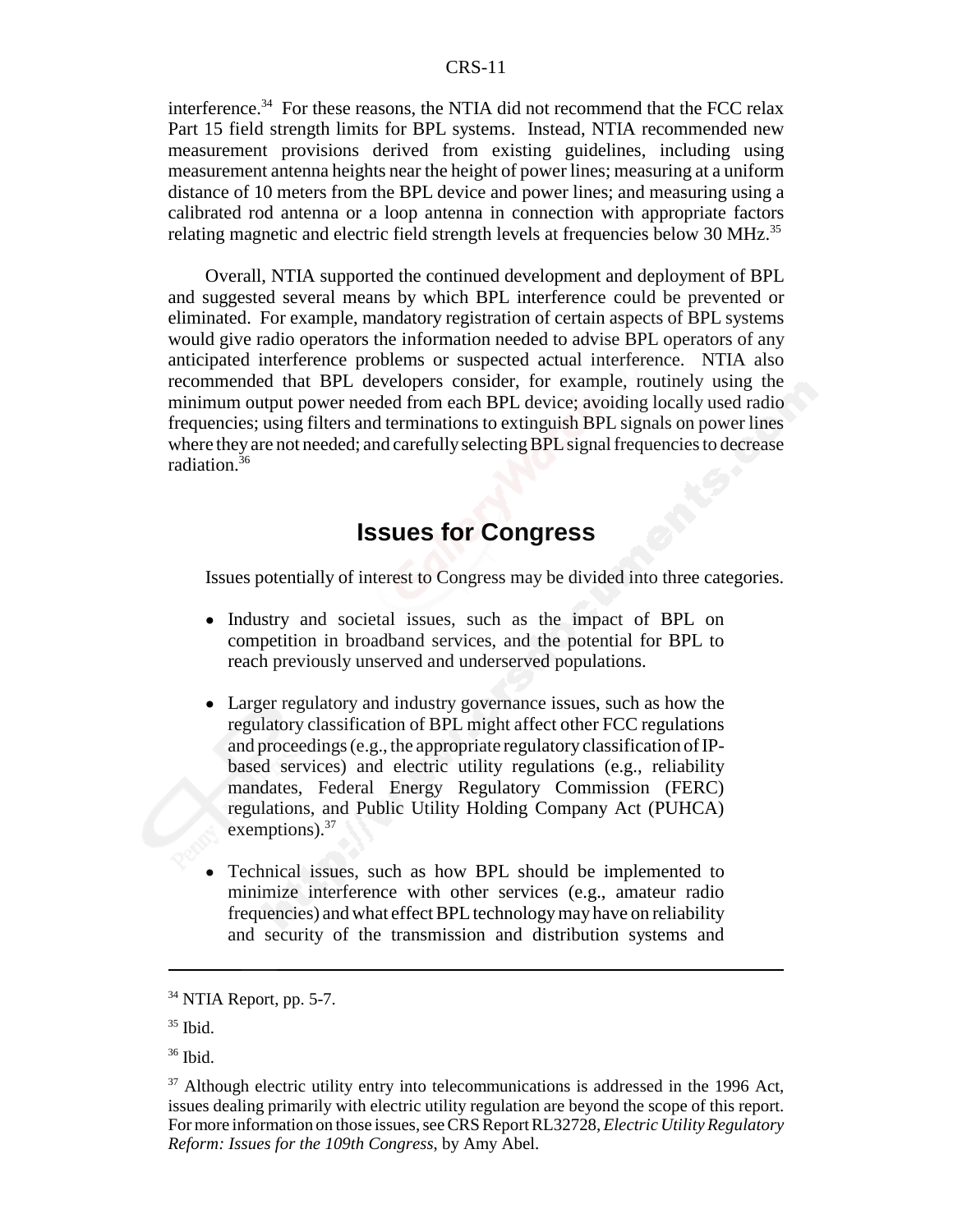homeland security goals (i.e., BPL may result in benefits as well as risks).

Each issue is discussed below.

#### **Industry Competition and Societal Issues**

Since the passage of the 1996 Telecommunications Act, Congress has sought to increase both competition between broadband service providers, as well as the availability and adoption of broadband services.<sup>38</sup> Although the current competitive environment for broadband service could be considered fairly robust, with significant competition between cable and DSL providers, both policymakers and consumers alike would likely welcome a third wide-spread, facilities-based option for receiving that service (satellite broadband service is not widely available as it usually requires a dial-up "uplink" to the Internet). BPL could provide that opportunity for the "third wire" to the home.

While further increasing consumer choice is a goal of both Congress and the FCC, there are still consumers who have no options or perhaps only one option for receiving broadband service.<sup>39</sup> Some of those consumers are likely part of those populations that are traditionally underserved, (e.g., rural residents, low-income consumers) and for them, BPL may also provide at least a partial solution. BPL, not being limited, technically, by distance and not requiring upgrades to the electric lines themselves, is significantly easier to deploy to what might be considered by cable and DSL providers to be "undesirable" areas. Of course, cost and potential profitability are still issues in those areas and there will always be areas where deployment is simply not realistic either technologically or economically, or both.

"With respect to broadband infrastructure, 77% of Americans say they live in an area in which broadband is available, 8% said they do not live in an area where broadband is available, and 15% say they do not know. This compares with 71% of Americans who said in October 2002 that broadband is available where they live, 12% who said it was not available, and 17% who did not know. Of those who live in a place where they say broadband is not available, 54% say they would like to get it, higher than the 40% average for dial-up users.

"When asked whether there is more than one broadband provider in their area, 61% of those who have broadband or know it is available said multiple providers serve their area. One in six (17%) said one provider serves their area and 22% did not know. Broadband users who lived in areas with multiple service providers said they paid \$38.50 per month for service, while those who said they had one option for service paid an average of \$42.80 per month."

Pew Internet Project, *Broadband Penetration on the Upswing: 55% of Adult Internet Users Have Broadband at Home or Work*, April 19, 2004. Available online at [http://www.pewinternet.org/PPF/r/121/report\_display.asp].

<sup>&</sup>lt;sup>38</sup> As mentioned above, the FCC has a mandate under Section 706 of the 1996 Act to promote broadband deployment.

<sup>&</sup>lt;sup>39</sup> According to a Pew Internet Project report issued in April 2004, "Availability can figure into broadband adoption in two ways. First, the physical infrastructure to provide broadband is an obvious prerequisite to having service. Second, the availability of multiple providers may matter, as the existence of some competition in the market may be conducive to adoption among consumers.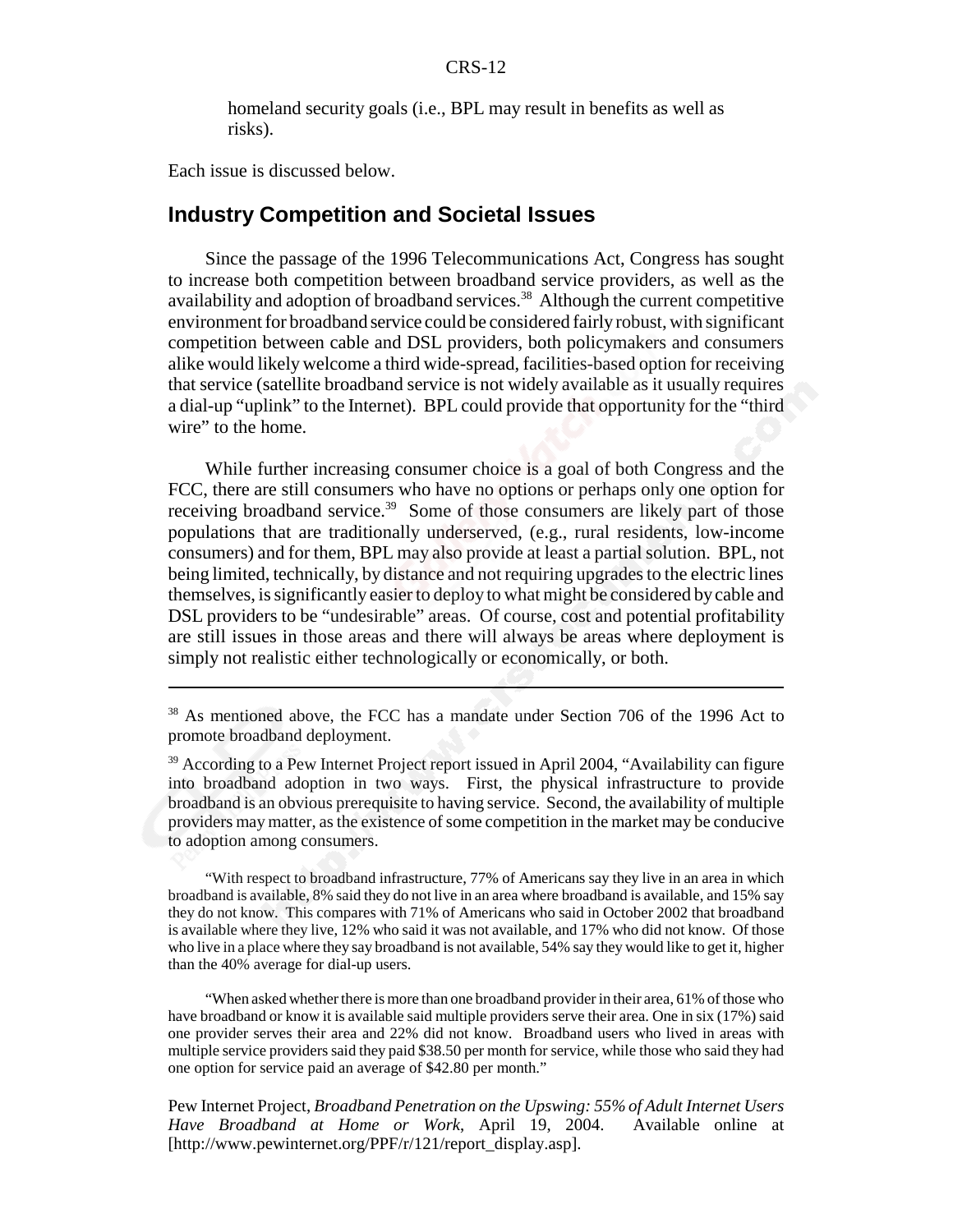#### CRS-13

Congress may wish to continue monitoring how the FCC balances ensuring that BPL, as a new technology, is given every opportunity to reach the market, while also ensuring that it is not given an unfair regulatory advantage over other similar services. In the coming months, the electric utilities will roll out their commercial BPL offerings. As electric utilities deploy their commercial systems, the FCC's role in ensuring that the utilities are given incentives for wide BPL deployment, while also considering additional policy questions that arise, will be watched to assess the success of both the FCC and of BPL.

#### **Regulatory and Industry-Governance Issues**

Broadband over powerlines is just the latest in a growing list of technologies and services that challenge the current structure of the FCC and the statutory and regulatory "stove pipes" required by current law. While BPL is a technology for the delivery of Internet service, it challenges traditional and embedded thinking and paradigms about telecommunications and information services because it does not fit neatly into an existing category of service. If Congress decides to amend the country's current communications laws, it may consider the impact that such new technologies are having on the way lawmakers and regulators have traditionally looked at underlying transmission technologies.<sup>40</sup>

With respect to IP-enabled services that would be provided over BPL, the one with the most legal and regulatory impact may be IP-based voice service (voice over Internet Protocol or VoIP). VoIP is different from traditional telephone service in that it does not employ a single, dedicated path between the calling parties (called circuit switching). Instead, VoIP "translates" analog voice into digital "packets" and transmits those packets along multiple paths (called packet switching) and reassembles the packets at the receiving end.<sup>41</sup> This is the same format, or protocol, used to transmit email, instant messages, video, and other data via the Internet. Thus, voice is no longer a separate service — voice data looks just like every other kind of data.

<sup>&</sup>lt;sup>40</sup> During April and May 2004, the Senate and the House held four hearings on issues related to the implementation of the Telecommunications Act of 1996. The Senate Committee on Commerce, Science, and Transportation has held three hearings on the Telecommunications Act of 1996 and related issues: *Telecommunications Policy Review: Lessons Learned from the Telecom Act of 1996* (April 27, 2004), *Telecommunications Policy: A Look Ahead* (April 28, 2004), and *Telecommunications Policy Review: A View from Industry* (May 12, 2004). The Chairman's remarks and witness statements are available online at [http://commerce.senate.gov]. The House Subcommittee on Telecommunications and the Internet of the Committee on Energy and Commerce held one hearing on this issue on May 19, 2004, *Competition in the Communications Marketplace: How Convergence Is Blurring the Lines Between Voice, Video, and Data Services*. These hearings were viewed as informational, fact-finding efforts to set the groundwork for a reexamination of the 1996 Act during the 109<sup>th</sup> Congress.

 $41$  The packets, once delivered, may be converted back into an analog signal or left in digital form depending on the receiving party's terminal equipment (i.e, a telephone, a computer, etc.).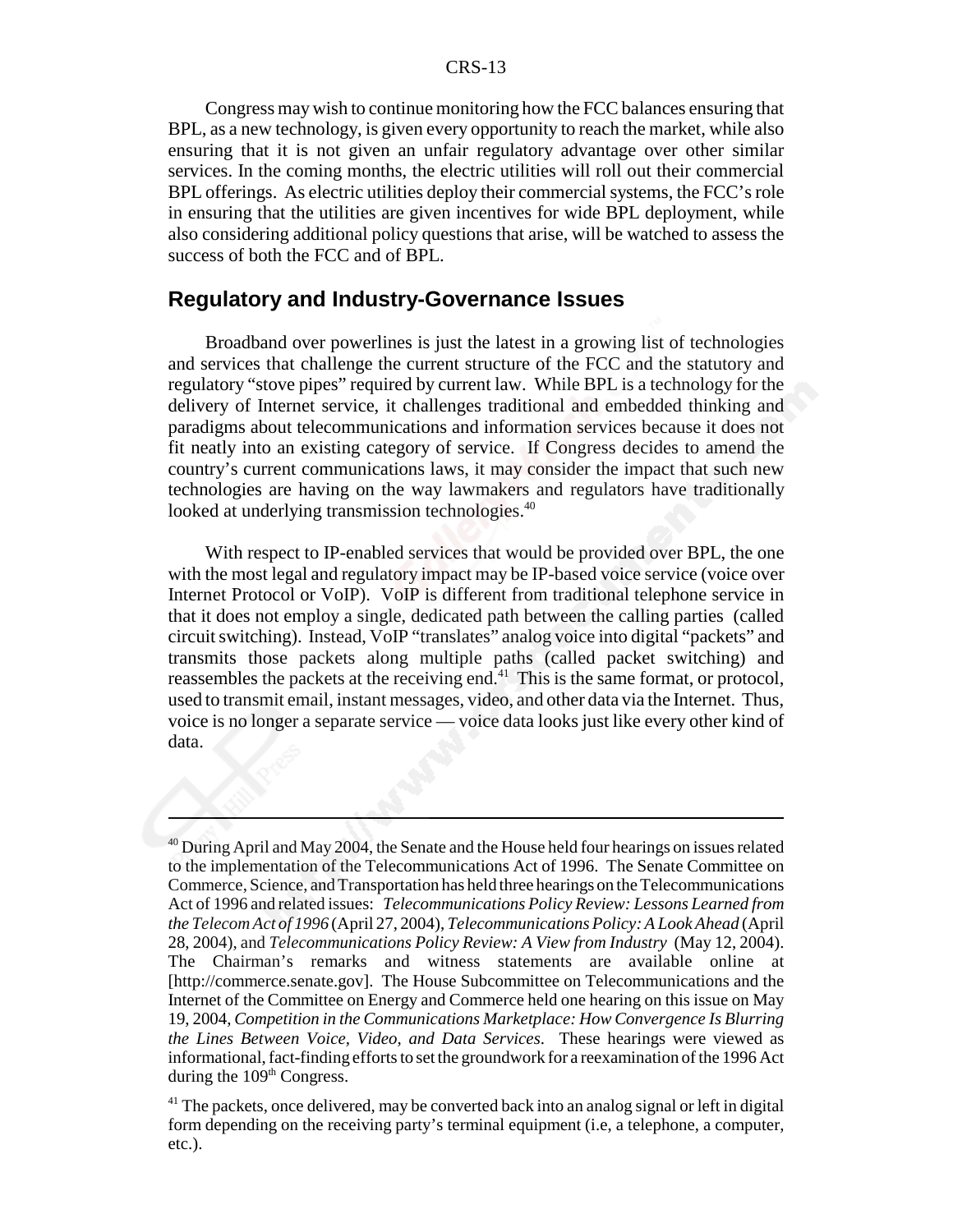#### CRS-14

Until recently, VoIP has been provided by companies that are in one way or another "communications providers," whether that be voice, data, or video communication. However, electricity companies have not generally been in the business of providing resale communications. This blurring of lines between voice and other types of data has already raised issues such as law enforcement's ability to conduct wiretaps and state versus federal jurisdiction over such calls (discussed earlier in this report); intercarrier compensation for call termination on the public switched network; and universal service. These issues will likely become even more complex with the entry of electric utilities into the communications business since they will be offering IP-enabled services, both directly to the consumer as well as to third-party vendors (i.e., Internet service providers). As the market develops a tension may develop over whether these new entrants should be required to adhere to existing requirements, or perhaps how existing requirements should be changed to better reflect the current technological and competitive environment.

#### **Technical Issues**

The FCC focused on technical issues in its BPL proceedings. These issues have included how BPL should be implemented to minimize interference with other services (e.g., amateur radio frequencies) and what effect BPL technology could have on reliability and security of the transmission and distribution systems (i.e., BPL may provide benefits as well as potentially create risks). Although the FCC's regulations mandate the technical standards under which BPL will be deployed, those standards will very likely have an impact on the previous two categories of issues and, therefore, Congress may have an interest in monitoring the development of these technical issues as well.

**Interference with Other Licensed Services.** Some stakeholders have continued to express varying degrees of concern over the potential of BPL to disrupt licensed radio services, including amateur, public safety, and emergency response frequencies.42 The FCC continues to address those concerns in its BPL proceedings.

**Service Reliability and Security Issues.** Other stakeholders stated during the proceeding that BPL upgrades by the electric utilities have the potential to enhance the security and reliability of the transmission and distribution networks. For example, BPL technology can provide electricity outage detection, home energy management, distribution transformer overload analysis, demand side management, supervisory control and data acquisition (SCADA) data transmission, safety checks for isolated circuits, power quality monitoring, phase loss detection, line testing, and outage localization, among other things.43 However, while the first four functions

<sup>42</sup> NPRM, paragraphs 14-26. Commenters included the American Radio Relay League, the National Telecommunications and Information Administration, the National Research Council (through its Committee on Radio Frequencies, or CORF), the North American Short Wave Radio Association, the Association of Public Safety Communications Officials, and the Federal Emergency Management Agency.

<sup>&</sup>lt;sup>43</sup> NOI, Comments of PPL Telecom, LLC, Section IV. Available online at [http://www.neca.org/wawatch/wwpdf/070803\_40.pdf]. SCADA systems provide the (continued...)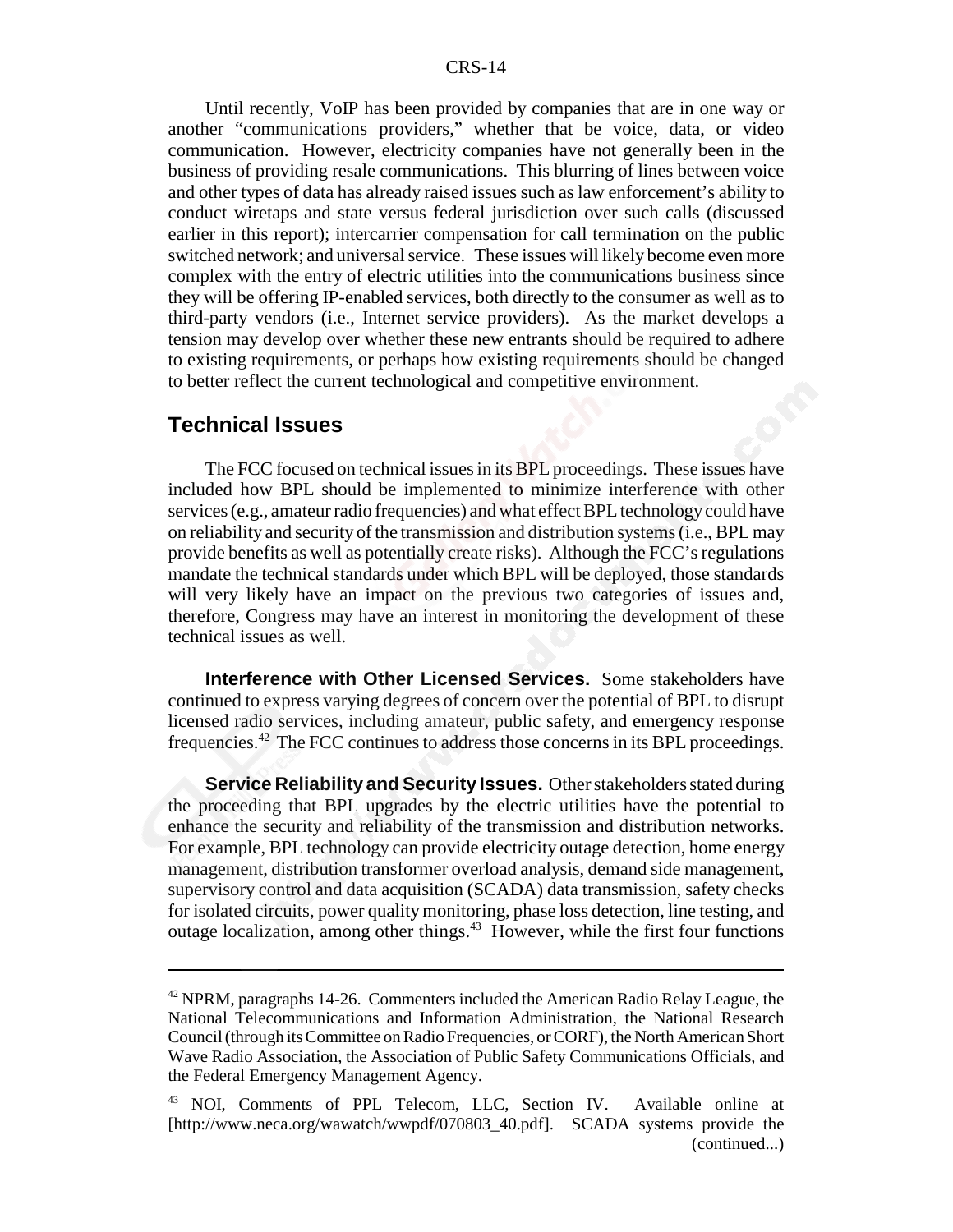simply provide additional operational monitoring and control abilities, the fact that enhanced data may be supplied to the SCADA system via BPL could be of concern to electric utility companies and homeland/infrastructure security officials. The FCC did not address this issue in its rulemaking proceeding. However, some parties that did not participate in the rulemaking have expressed concern that BPL would make the transmission and distribution system vulnerable to individuals or groups trying to steal or corrupt consumers' Internet data or the utilities' monitoring data, or even to terrorists trying to cause a large-scale disruption of the nation's electricity supply.<sup>44</sup> If sensitive operational information, as well as consumers' personal data, is being sent over the lines the physical security of those lines and the integrity of the data on them become a serious concern. Although BPL may offer significant social and competitive benefits, the possible negative impact that BPL may have on reliability and security may be a more important factor in BPL deployment.

# **For Additional Reading**

#### **CRS Products**

CRS Report RL33542, *Broadband Internet Regulation and Access: Background and Issues*, by Angele A. Gilroy and Lennard G. Kruger.

CRS Report RL32728, *Electric Utility Regulatory Reform: Issues for the 109th Congress*, by Amy Abel.

#### **Websites**

American Public Power Association, [http://www.appanet.org]

American Radio Relay League, [http://www.arrl.org]

#### $43$  (...continued)

44 For an article and discussion highlighting these concerns, see David Coursey, *Why Broadband over Powerlines is a Bad Idea*, ZDNet, February 27, 2004. Available online at [http://reviews-zdnet.com.com/4520-7298\_16-5123406.html]. See especially [http://reviews-zdnet.com.com/5208-6118-0.html?forumID=1&threadID=322 &messageID=8603&start=151] for a discussion of alleged BPL vulnerabilities.

command and control functions for some critical infrastructures such as the electric, telecommunications, gas, and nuclear industries. SCADA is "a computer system for gathering and analyzing real time data. A SCADA system gathers information, such as where a leak on a pipeline has occurred, transfers the information back to a central site, alerting the home station that the leak has occurred, carrying out necessary analysis and control, such as determining if the leak is critical, and displaying the information in a logical and organized fashion. SCADA systems can be relatively simple, such as one that monitors environmental conditions of a small office building, or incredibly complex, such as a system that monitors all the activity in a nuclear power plant or the activity of a municipal water system." Webopedia: Online Computer Directory for Computer and Internet Terms and Definitions, [http://www.webopedia.com/TERM/S/SCADA.html].